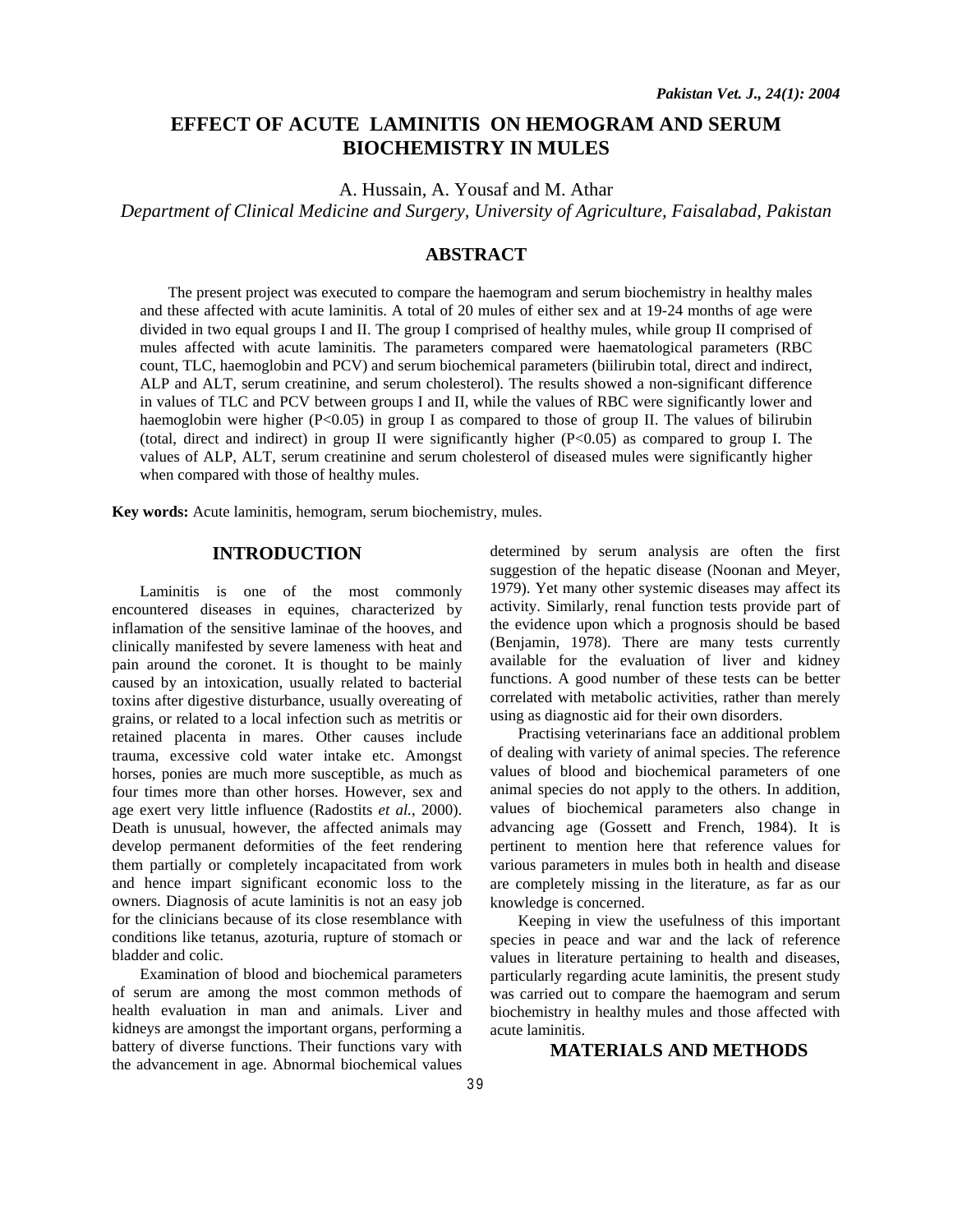A total of 20 mules of either sex and at 19-24 months of age were selected from Chenab Breeding Area, Faisalabad through the courtesy of Remount Veterinary Department, Faisalabad. These were divided into two groups of 10 subjects each viz. group I and group II. Group I comprised healthy mules, while group II comprised mules suffering from acute laminitis.

Ten ml of venous blood was collected from jugular vein of each animal and divided into two aliquots A and B, containing 4 and 6 ml, respectively. Aliquot A was treated with EDTA (ethylene diamine tetra-acetic acid) @ 1mg/ml and used for various haematological parameters, whereas aliquot B was allowed to clot for harvesting of serum and was used for various biochemical profiles.

The haematological parameters i.e., RBC count, TLC count, haemoglobin and PCV were analyzed using conventional laboratory techniques (Benjamin, 1978). Various serum biochemical parameters of the mules under study were determined photometrically (Photometer 4010), using commercially available diagnostic kits. These include bilirubin (total, direct and indirect), ALP, ALT, creatinine and cholesterol. The data, thus obtained, was analyzed statistically using one way ANOVA as well as T-test (Steel and Torrie, 1984).

### **RESULTS AND DISCUSSION**

Despite the significance of mules in providing the cheapest source of transportation, riding, carrying loads, pulling carriages and supply of ammunition during peace and war, especially in the modern era of mechanization, a little work has been reported regarding this dependable partner of the mankind. Even information on various parameters indicative of the health and disease status of mules is completely lacking when either searched in literature or when tried to track from the passing millenium boon i.e. internet.

People engaged in breeding and rearing mules are totally dependent on haematological and serum biochemical values of horses which is entirely a different species. The present study was, therefore, conducted incorporating 20 mules for the evaluation of various parameters during health and model disease i.e. acute laminitis which are as under:

#### **Haematological parameters**

The mean values of RBC count and haemoglobin of group I and II differed significantly (Table 1). This increase in RBC count in mules with laminitis could be due to the bone marrow activation in response to the excessive use of vasodilators. These findings are not in agreement with those of Kameya (1973) and Riber *et al*. (1995), who reported non-significant differences in RBC values of healthy and acute laminitis affected horses.

This difference of results in the present and previous studies could be due to the variation of etiology of the laminitis however, it needs further investigaitons.

In the present study, mean values of TLC of groups I and II differed non-significantly (Table 1). It indicates that acute laminitis does not impart any significant effect on TLC values in mules. These results are in a complete agreement with those of Riber *et al*. (1995), who reported a non-significant effect of laminitis on TLC. Non significant change in TLC could be due to the fact that acute laminitis is an acute degeneration of the sensitive, primary and the secondary laminae of the hoof (Radostits *et al.,* 2000) and the secondary bacterial infection was checked by the excessive use of antibiotics. These results are, however, not in agreement with Kameya (1973) and Eaton *et al.* (1995), who reported a significant effect of acute laminitis on TLC values in horses.

The mean PCV values of group II did not differ significantly from those of group I. These findings are in line with those of Kameya (1973), who reported that acute laminitis did not impart a significant effect on PCV values.

#### **Biochemical parameters**

The mean values of bilirubin (total, direct and indirect) of diseased mules of group II were significantly higher than those of group I, comprising the healthy mules of the same age. As the acute laminitis responds well to the administration of antihistamines combined with corticosteroids and diuretics; high levels of bilirubin in acute laminitis affected mules may indicate the allergic and inflammatory reaction going on there (Bone *et al*. 1963; Kameya 1973). It may be as a result of endotoxaemia (Radostits *et al.,* 2000).

The mean values of ALT of ALP and group II were significantly higher than those of group I, (Table 1), indicating an increase in these enzymes with acute laminitis. These findings are in agreement with those of Riber *et al*. (1995), who reported an increased enzymatic activity in the horses with laminitis, strongly suggesting the muscular and hepatic disorders which might be in response to the endotoxaemia.

The mean values of serum creatinine of group II were significantly higher than group I, yet it is not